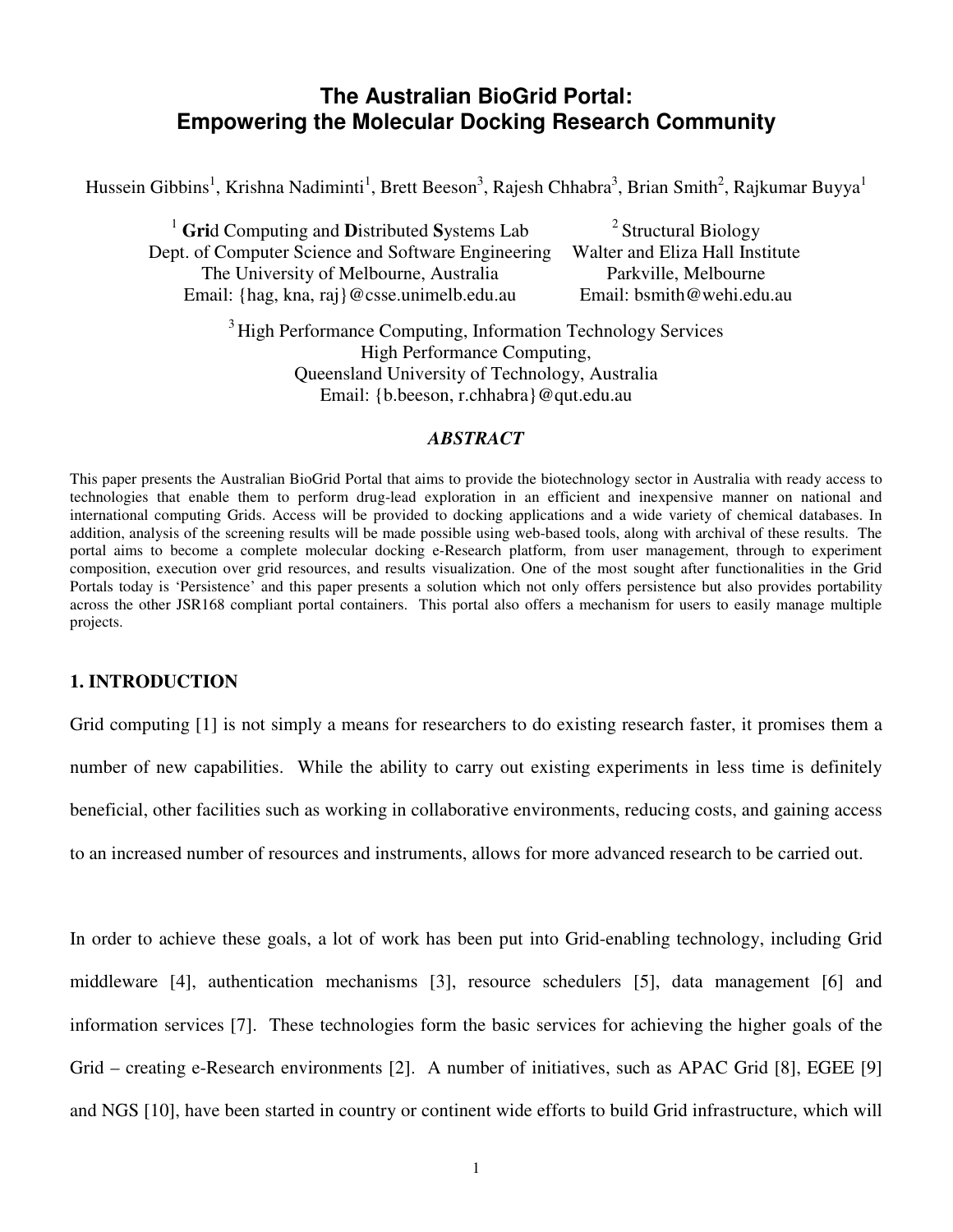offer these basic services for use by research communities. However, providing this infrastructure is only part of the solution. It is only really once all components of the Grid are integrated seamlessly behind a single user-interface, that we can begin to fully empower research communities, researchers can go back to focussing on their research, and the true value of e-Research can be realised.

The Australian BioGrid Portal, a support project of the APAC Grid, is a web portal that aims to provide the biotechnology sector in Australia with ready access to technologies that enable them to perform drug-lead exploration in an efficient and inexpensive manner using grid-based methods. It aims to build on the previous efforts of The Virtual Laboratory [11], providing access to docking applications and a wide variety of chemical databases. In addition, analysis of the screening results will be made possible using web-based tools, along with archival of these results. This will be a complete molecular docking e-Research platform, from user management, to experiment composition, execution over grid resources, and eventually results visualization.

The rest of the paper is organized as follows. In Section 2, we provide an overview of what molecular docking is and identify some of its challenges, and the types of issues it presents, to better understand the requirements (Section 3) of the portal. In Section 4 we present the overall system architecture, followed by the design and implementation (Section 5). In Section 6 we give a walkthrough of how a biologist would interact with the portal. Finally we discuss the current status of the project and outline the future direction of the portal (Section 7).

### 2. MOLECULAR DOCKING

Drug discovery is an extended process that can take as many as 15 years from the first compound synthesis in the laboratory until the therapeutic agent, or drug, is brought to market.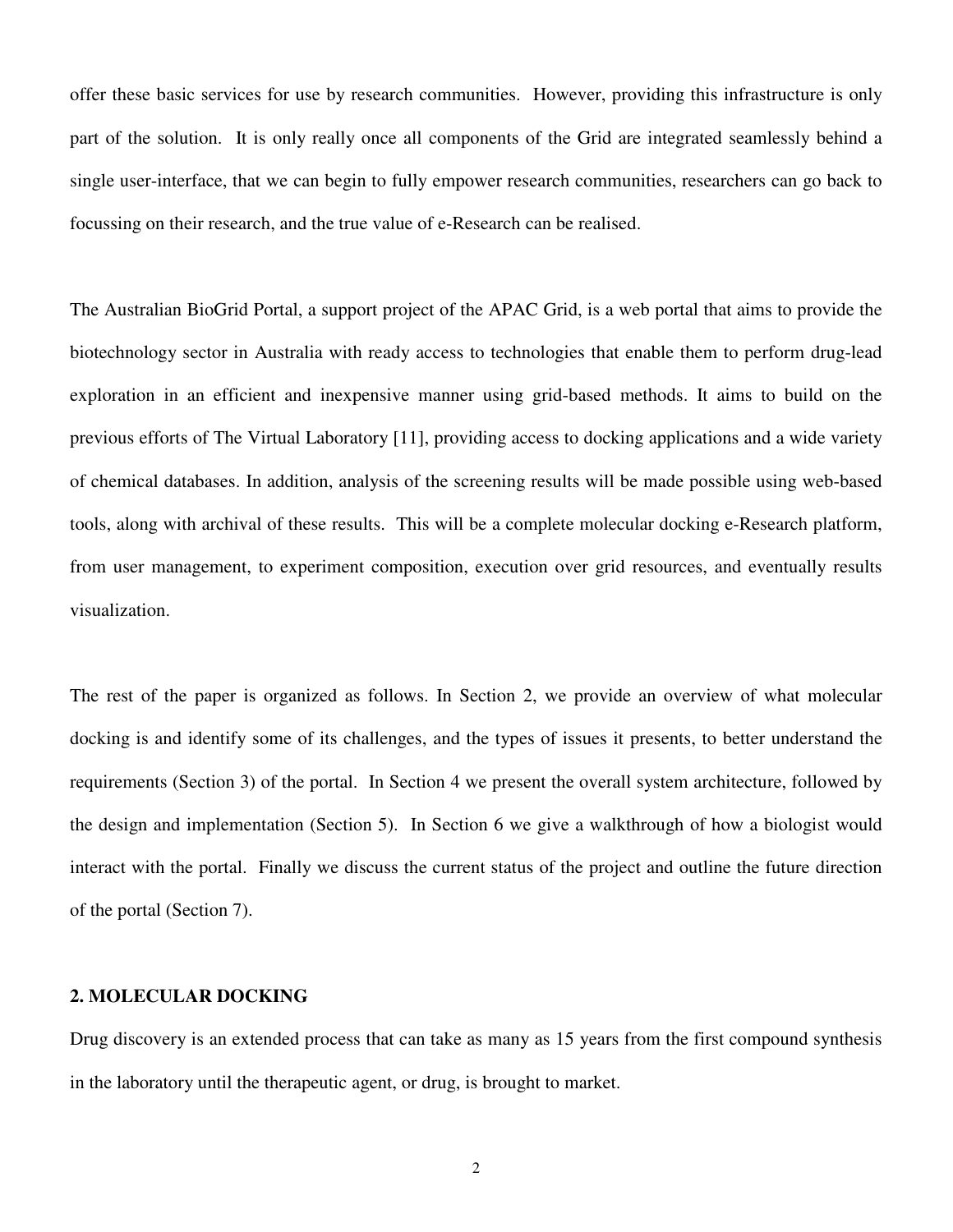In silico, or computer-based, screening techniques [17] involve screening very large numbers (of the order of a million) ligands or molecules in a chemical database (CDB) to identify a set of those that are potential drugs. This process, called molecular *docking*, helps scientists in predicting how small molecules, such as substrates or drug candidates, bind to an enzyme or a protein receptor of known 3D structure. Docking each molecule in a chemical database is both a compute and data intensive task.

Since the process of docking individual molecules is independent from one-another, this problem lends itself to parallelisation and can thus be implemented as a master-worker parallel application. This means that we can take advantage of HPC technologies such as clusters and Grids to improve overall execution time and allow for large-scale data exploration. It is our goal to use Grid technologies to provide cheap and efficient solutions for the execution of molecular docking tasks on large-scale, wide-area parallel and distributed systems. This project will improve accessibility to these in silico techniques to regular biologists by reducing the cost of utilising HPC technology and of licensing the docking software, as well as reducing the level of technical expertise needed to conduct such advanced experimentation.

### 3. REQUIREMENTS

The broad requirement for the Australian BioGrid Portal is the creation of an e-Research environment; one that enables biologists to perform their molecular docking experiments through a web portal and to eventually be deployed over the APAC Grid infrastructure. Further details on some of the project's requirements, which for the most part are also applicable to other research domains, help support our approach.

User Management: The portal needs to provide support for simultaneous access by multiple biologists, single sign-on, and individual workspaces in which biologists can experiment safely.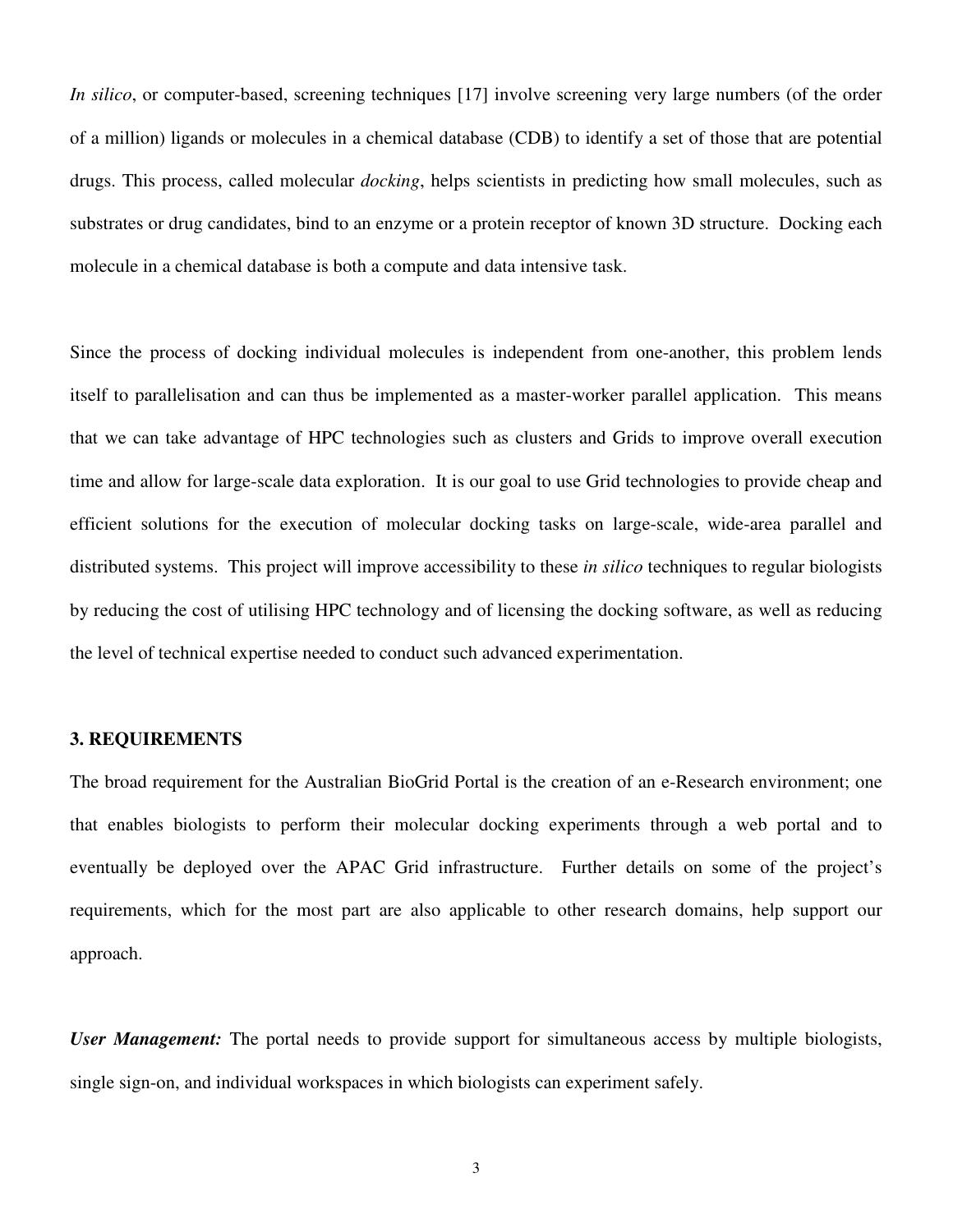**Project Management:** Biologists need the ability to run multiple simultaneous experiments. Long running experiments need to be able to continue running after a biologist logs out.

Improve Accessibility: To hide complexities of the Grid infrastructure, integration of a service to support automated resource discovery, allocation and access control details (Virtual Organisation [12]) is required.

Security: The molecule data within chemical databases and experimentation results are often sensitive, and need to be protected. Therefore Grid security is important, and data communication between resources should be secure.

**Visualisation:** Once an experiment is complete, it is useful for biologists to have immediate access to visualization tools that allow them to visualise the resulting interactions between the screened molecules and the target.

Accounting and Quality of Service: In production, services will not be free, so records of resource usage need to be kept so that usage can be billed accurately. Biologists should then have some control over how much they are willing to pay for a given experiment as well as how long it should take to finish.

### 4. ARCHITECTURE

The high level architecture for the system involves a web portal and its interaction with the underlying Grid infrastructure, shown below in Figure 1.

Biologists interact with the portal, which in turn coordinates their work and interacts with the Grid infrastructure on their behalf. There are numerous components within the system, which can lead to it becoming complex and difficult-to-maintain. We strive for an architecture which groups these components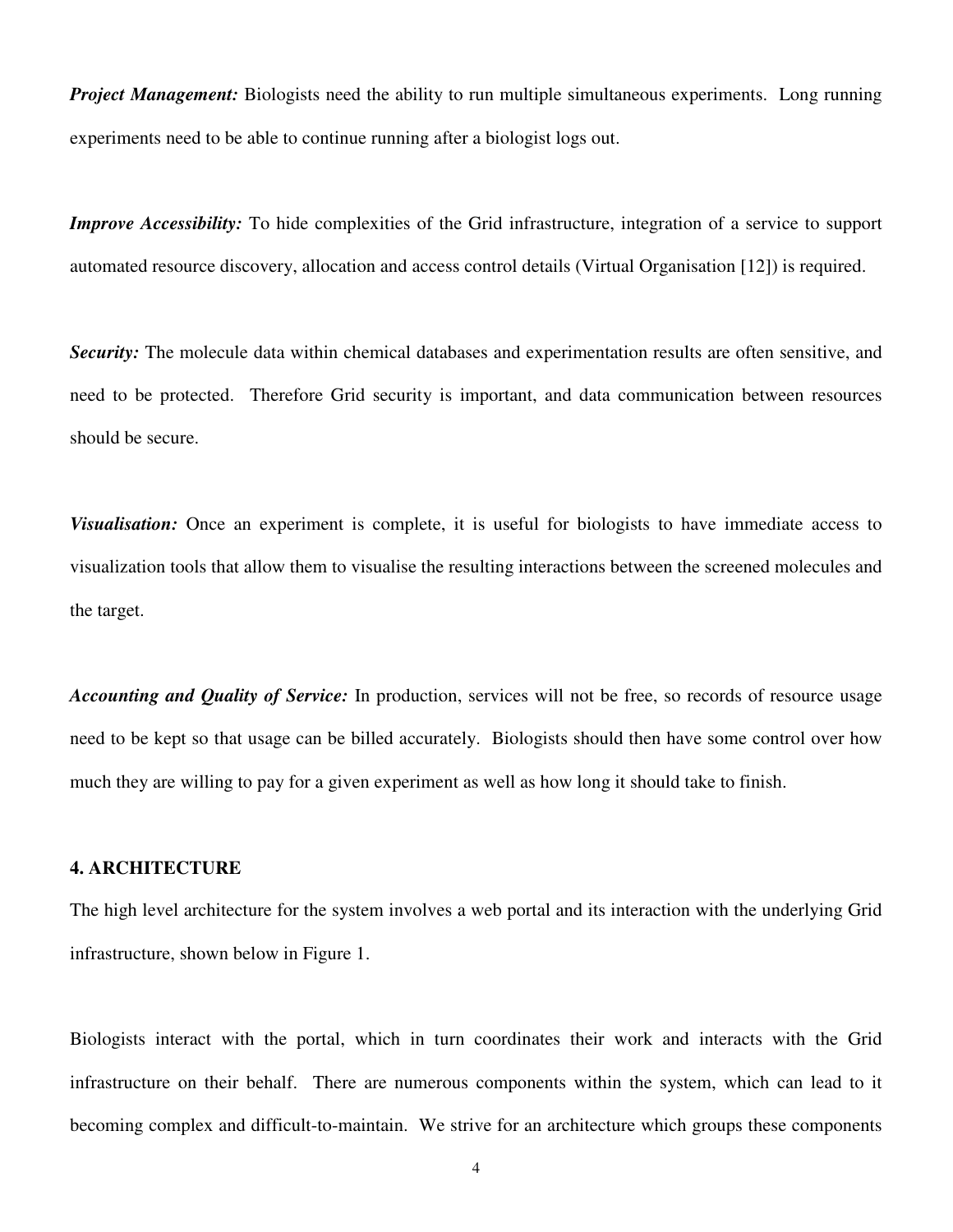into subsystems with well-defined interfaces. For example, we use the Grid Service Broker to handle all Grid execution details. A quicker alternative would be to tightly couple these details within the application specific portal. However, this means we would have to change user interface when the underlying Grid software changes causing code reuse and sharing to become much more difficult.



Figure 1 : Architecture of The Australian BioGrid Portal

Following is a description of the different components which make up the architecture.

### 4.1 The Portal

Our web portal can be divided into four major components: user and project management, experiment composition, experiment execution, and visualization and analysis. In our implementation there is a separation between the docking specific (composition and visualization) and more generic functionality (project management and execution), such as project management and experiment execution.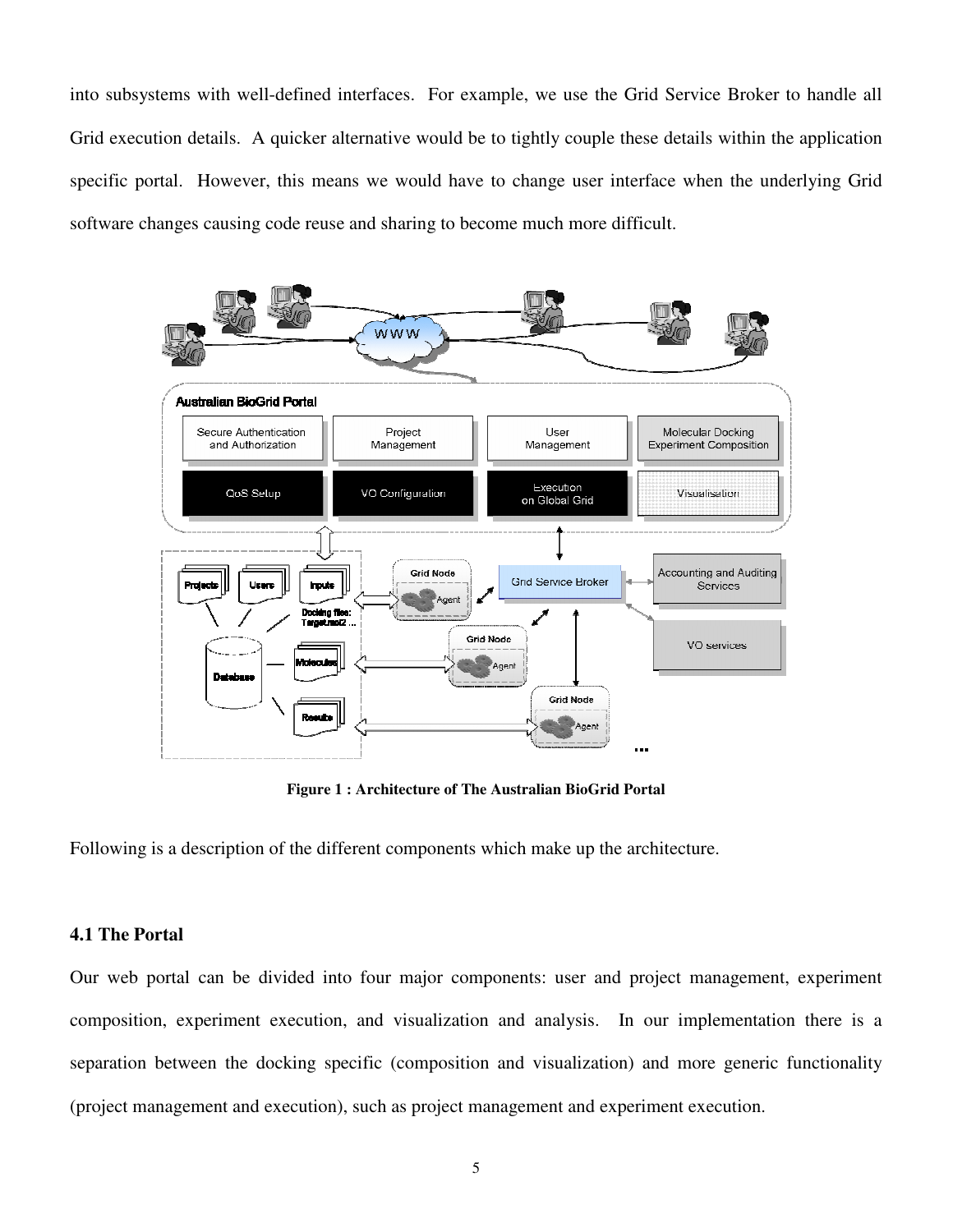#### 4.1.1 User and Project Management

The portal provides a mechanism for Grid based security while hiding the details from the biologist. The Authentication module is used to log the user into the portal, while at the same time obtaining their Grid proxy [18]. The Grid proxy will then be used as a means of authentication to Grid resources and allowing for secure communication.

The user management module will be used to manage biologists and similarly the project management module will be used by individual biologists to manage projects. During experiment composition and execution, links will be made between experiment data and the project being worked on, and this data will be stored in the database.

Grid middleware such as the Globus Toolkit provides the capability to perform low-level Grid tasks such as copying files, executing processes and monitoring process output. The user interface will provide an environment where biologists can work at a higher level, hiding the underlying complexity by letting the Grid Service Broker handle the communication with Grid middleware.

#### 4.1.2 Experiment Composition

Within the experiment composition, a biologist is able to set up their experiment by uploading input files and assigning values to docking-specific parameters. During experiment composition the biologist builds a blueprint for the experiment with all the details being stored in the database for access by other components.

#### 4.1.3 Experiment Execution

The job of the execution component is to retrieve the details of the experiment from storage, as described by the biologist, and use these details to coordinate the experiment over the Grid. This component will also provide execution monitoring, scheduling based on users quality of service needs, and fault tolerance.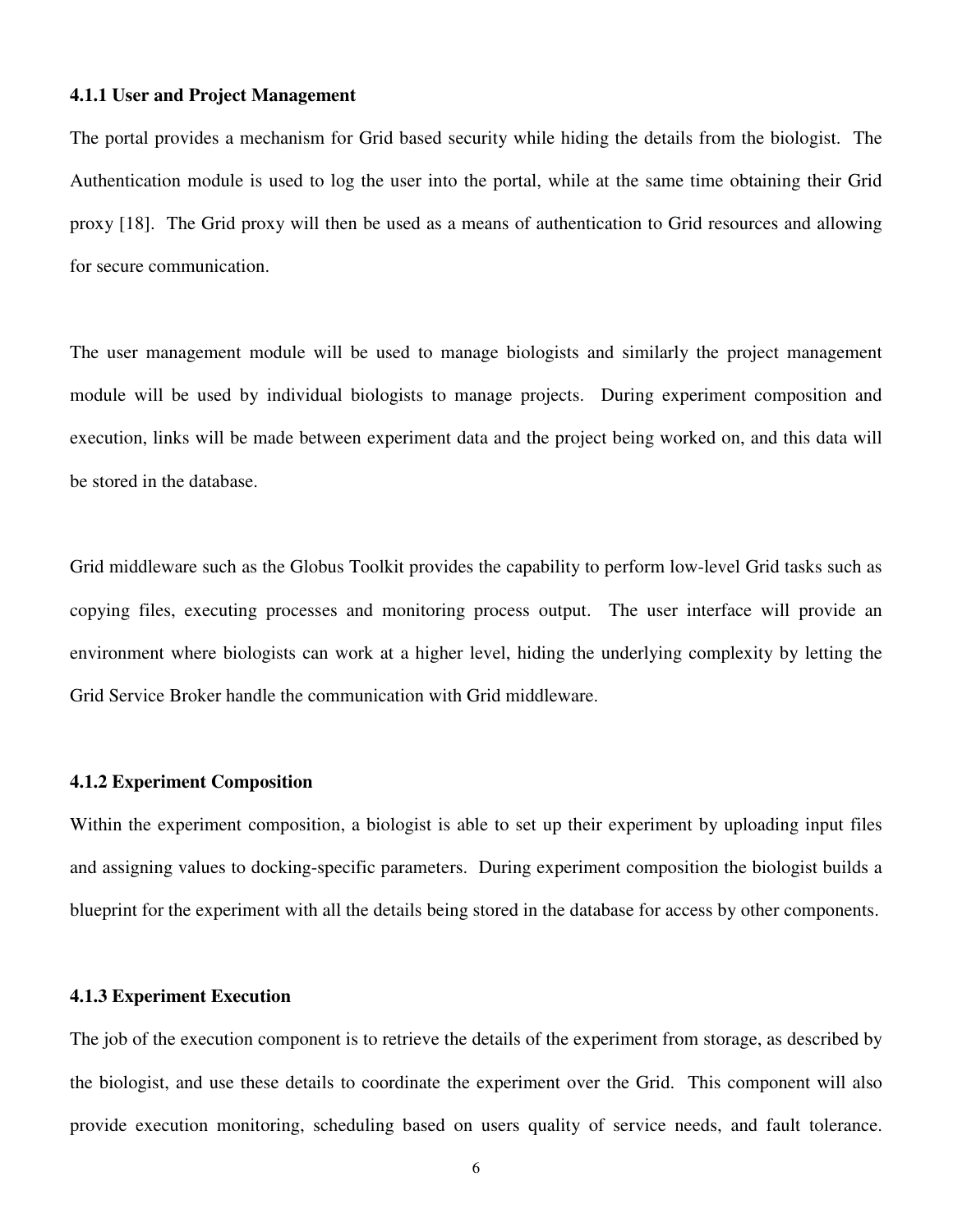Interaction with the Grid accounting mechanism is also included here. Results of execution will be stored along with other project information creating a complete description of the experiment.

#### 4.1.4 Visualisation and Analysis

This component provides the ability for researchers to view the results of their experimentation. Postprocessing and visualization tools can be invoked from within the portal to help with analysis.

#### 4.2 Virtual Organisation

The Virtual Organisation (VO) will contain information about which resources the biologist has access to. This will remove the need for individual biologists having to setup and maintain accounts on various resources. Access to Grid resources will be made transparent.

#### 4.3 Accounting and Auditing Services

An audit trail needs to be kept to provide a record of who, what, where and when execution has occurred during an experiment [13]. Not only will this assist biologists in understanding exactly what occurred during their experimentation, but this service is also important for billing usage.

#### 4.4 Grid Service Broker

The Grid Service Broker aims to absorb some of the complexity inherent in the Grid environment. It coordinates the execution of the experiment on the Grid, interacts with the VO service to discover available resources, manage the execution of docking on each of the compute nodes, records execution details with the auditing service and make sure usage of resources is being charged, amongst other things. Even though low-level Grid middleware provides us with the infrastructure for submitting and monitoring single jobs the Grid Service Broker will provide a simple API on top of which we can develop.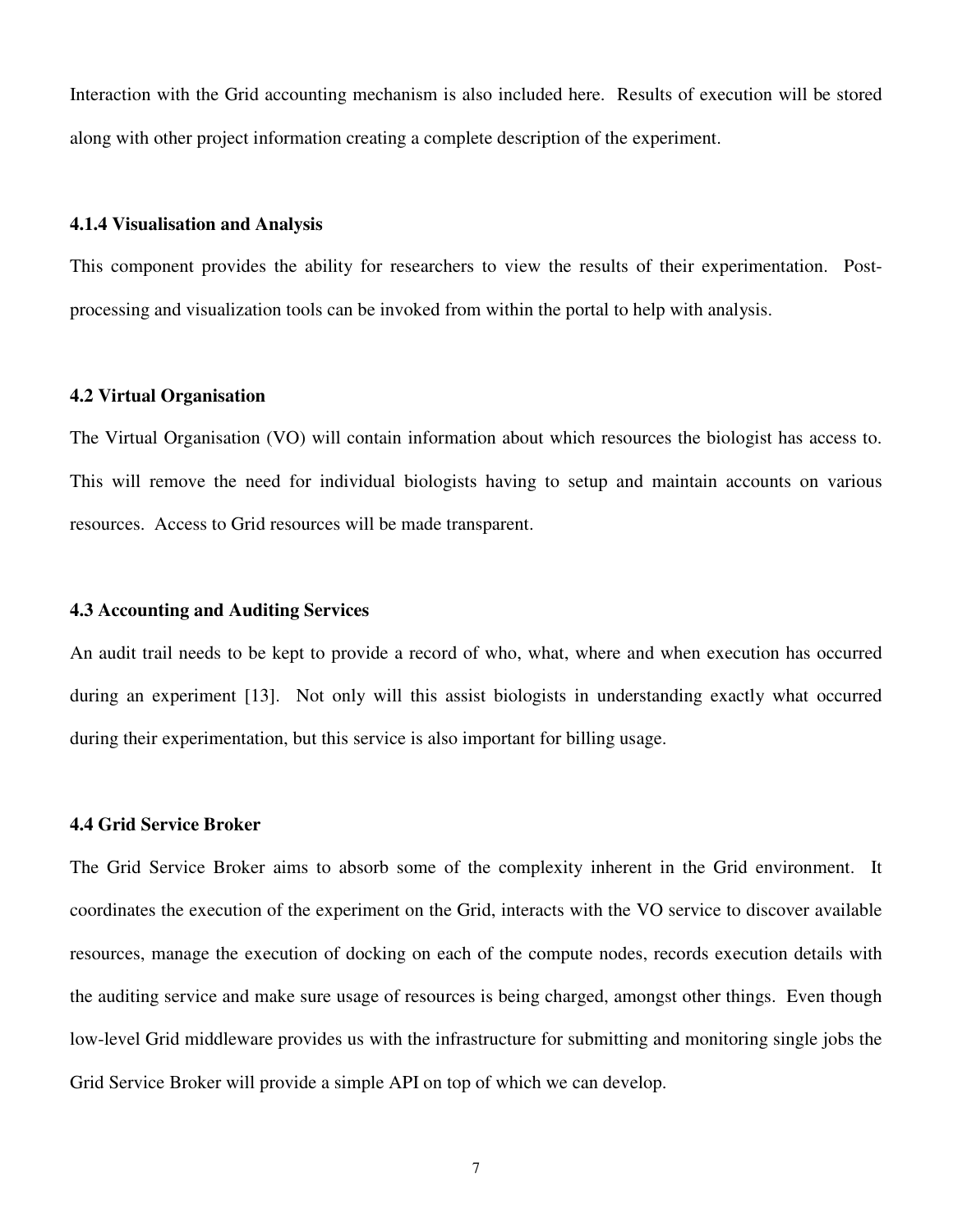#### 5. DESIGN AND IMPLEMENTATION

Our architecture is not specific to our application. For the application-specific components, our technology choices are limited. For the Grid components, the immature state of Grid technology means that technology choices are both high-risk and time-consuming, so we detail our choices and possible alternatives.

| <b>Component</b>           | <b>Technology Used</b>       | <b>Comments</b>                             |
|----------------------------|------------------------------|---------------------------------------------|
| Portal                     | GridSphere Portlet Framework | Reusable web components. Standards          |
|                            |                              | compliant. Open source. Offers some         |
|                            |                              | support for running Grid applications.      |
| Virtual Organisation (User | MyProxy                      | Currently only considering authentication   |
| Authentication)            |                              | duties of VO                                |
| Accounting & Auditing      | GridBank                     | Provides the ability to charge for resource |
|                            |                              | usage. This has not been integrated yet.    |
| Resource Service Broker    | Gridbus Broker 2.0           | Coordinates execution on the Grid           |
| <b>Compute Nodes</b>       | Globus 2.4                   | Provides support for authentication and     |
|                            |                              | submitting and monitoring jobs to compute   |
|                            |                              | nodes.                                      |
| Database                   | $MySQL$ [19]                 | Open source, relational database            |
| Visualisation              | AstexViewer [15]             | Applet for visualizing chemical structures  |
| Docking Software           | <b>DOCK 4.0 [16]</b>         | Software to perform molecular docking.      |

Our technology selections are presented in Table 1. The system is primarily Java based.

#### Table 1 : Technology Choices

**Portal Implementation:** For the implementation of the Portal, we've decided to use portlet technology. Portlets were chosen because they are reusable Web components. Having reusable components will be beneficial in building new portals in the future.

In recent years JSR168 [24] has emerged as a specification for developing portlets, and has been widely adopted by industry and within the portal community in general. Industry leaders in this arena such as IBM, Sun, BEA, Apache and Vignette are supporting this specification and have developed JSR168 compliant portlet frameworks. Many open source portlet containers have also been developed from various parts of the world showing growing community support for the JSR168 standard. GridSphere [25] is one of the open source JSR168 compliant portlet containers, and has been adopted as a standard toolkit for Grid portals development in the Australian APAC Grid Program. We have chosen GridSphere to develop the BioGrid Portal. Most importantly we are supporting the JSR168 standard and are open to evaluating other portlet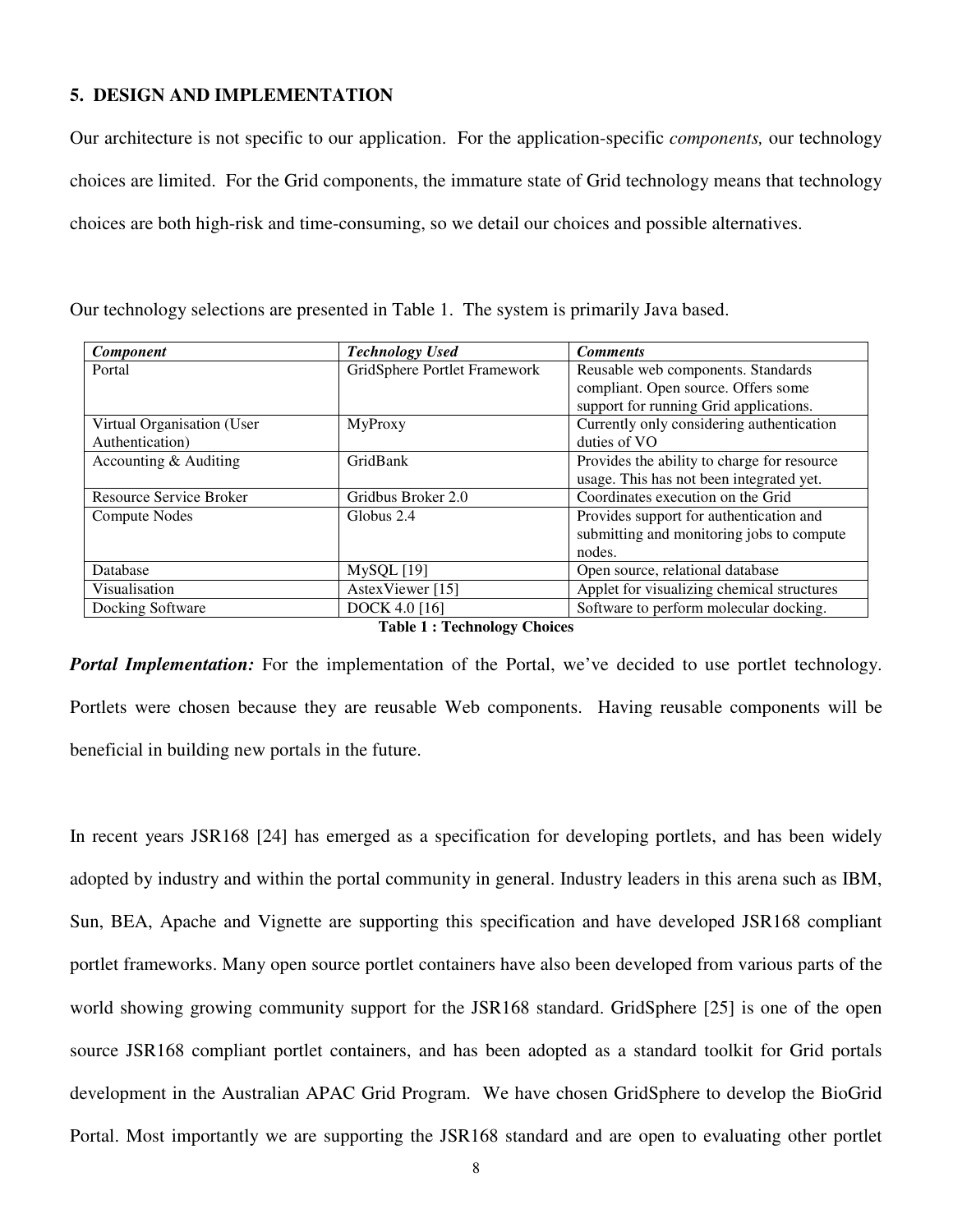containers in the future. Today GridSphere is essentially one of the best open source toolkits available for developing 'Grid' Portals.

JSR168 specification was developed as a generic portlet environment and it doesn't deal with the "persistence" requirements that most Grid Portals will require. Persistence is important for Grid Portals since Grid-based jobs are expected to be lengthy and ensuring that information is not lost at runtime is critical. GridSphere uses an open source object/relational persistence service for Java called Hibernate [26] as a layer to bring persistence to their Grid Portals. Some other Portal developers have also used Castor [27] to bring that persistence layer to the Grid Portals. This portal presents a persistence solution which is portable to other portlet containers since it is separated from the container itself.

The portlet framework chosen was GridSphere because it was open source and JSR 168 compliant. Recent surveys [21][22] of portlet containers showed that GridSphere is comparable with other popular portlet containers (such as uPortal, LifeRay and Pluto) across a broad range of criteria. As the name implies, GridSphere has many Grid-specific features unlike other containers which are more generic. While many of these features are not portable, discussions with the developers have reassured us the inter-container operability will be implemented in the coming months. GridSphere already complies with JSR 168, which means that our code can be shared and deployed in different portlet containers.

Each piece of functionality was developed as a separate portlet or a small group of related portlets. To increase portability, inter-portlet communication is restricted, and information sharing occurs via the database. Figure 2 illustrates the separation between each component and also their interaction with the database via the DBQuerier class. This independence means that if a new improved set of experiment composition portlets were developed, they could easily be plugged in to replace the existing ones.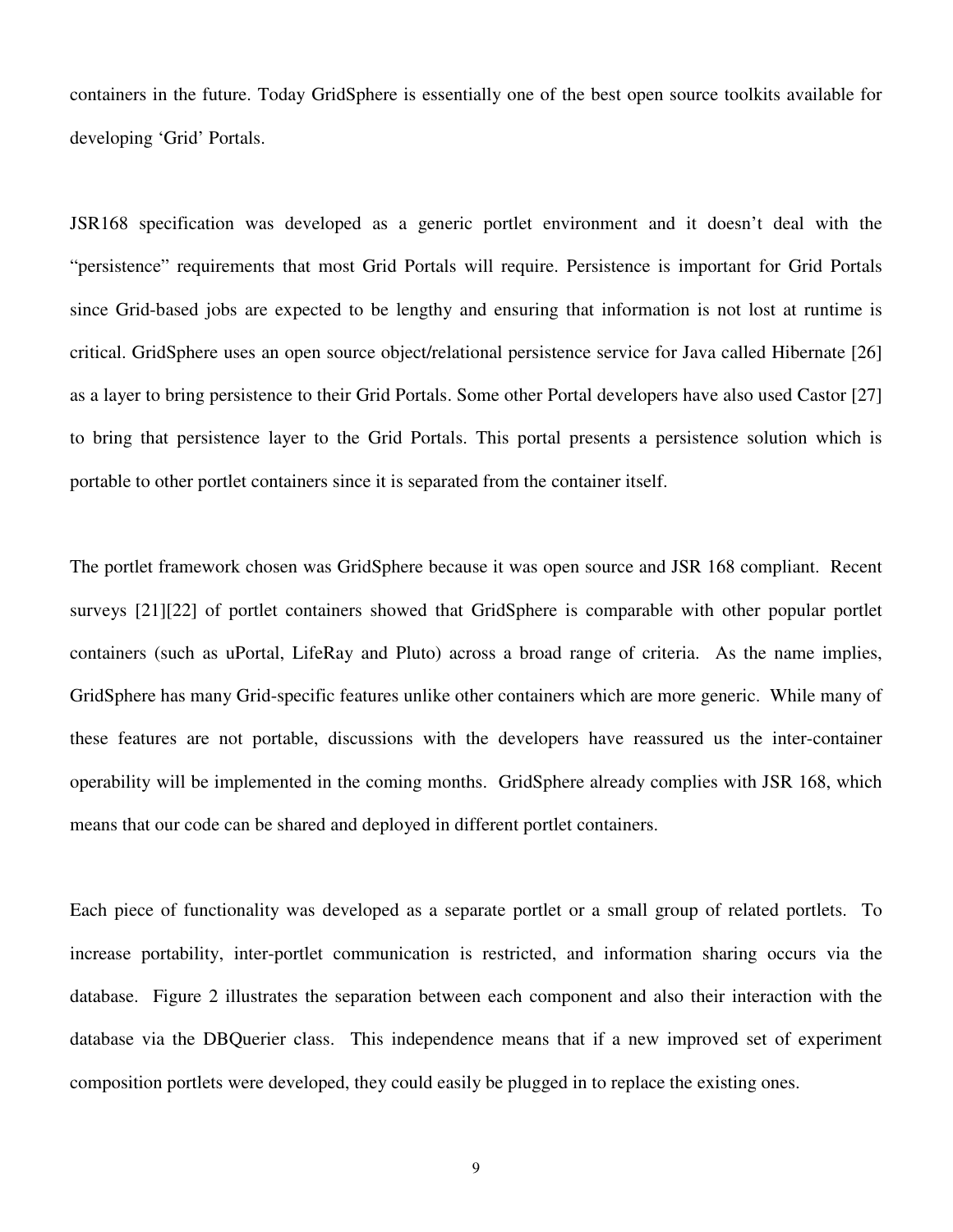

Figure 2: UML diagram of The Australian BioGrid Portal.

Authentication and single sign-on: GridSphere offers the ability to create custom authentication modules that are invoked once a user logs into a generic login screen. When logging into a GridSphere portal, a user is authenticated using the authentication module defined for that portal. There is also the concept of chaining modules, so that if one module fails to authenticate the user, other methods can then be tried. In order to achieve single sign-on, we needed to create our own module that would retrieve a biologist's proxy certificate and store it in the database to be accessed later. A custom authentication module was made for the portal that contacted a MyProxy server, downloaded the biologists proxy certificate based on the username and password supplied at login, and saved it to the database.

**Data Storage:** Although we use a single database for both user and experiment data, this data could be separated if required. For example, we may later wish to user a dedicated database server to store experiment data such as molecule structures. MySQL is open source and is a popular choice for Java development, although other implementations such as PostgreSQL (Posgres) could be used in its place.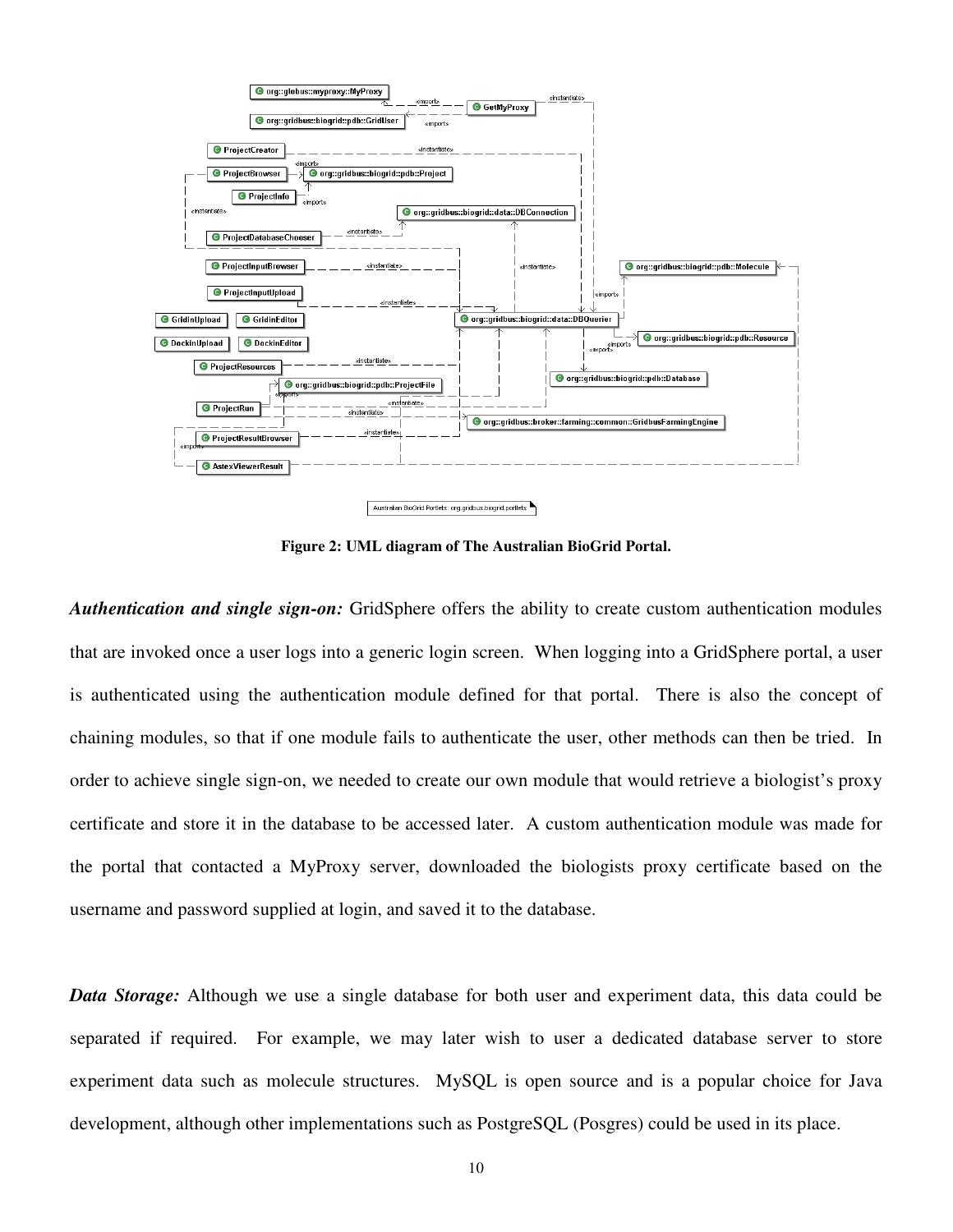The molecules to be used for screening are imported into the database along with user, project and experiment data. There was no convincing reason to use multiple databases (one for the molecules and one for other application data) at this stage, nor was there an advantage of using a combination of SQL database and SRB (for files). It was decided that if scalability ever became an issue, techniques similar to those adopted by high-demand web sites or Grid databases, could always be applied later. We also made sure that nothing was written to the database used by GridSphere, as this would reduce the portability and flexibility of the portal.

**Project and Experiment Composition:** Experiment composition is just a means of getting all the data required to perform the experiment into the database. A number of portlets were created to allow the biologist to upload input files, modify experiment parameters, and select a set of molecules to be used for screening.

**Experiment Execution and Monitoring:** The changing nature of Grid software means the underlying middleware like Globus will soon change. In addition to our architecture requirements, we must be shielded from such change. Most Grid development has focused on lower level middleware, so Grid Service Brokers are relatively immature. The Gridbus Broker has been used in a number of projects already [23][28] and has been designed with extensibility in mind. Other brokers, such as Nimrod-G, could be used but a Java interface makes development within the portlet environment easier. This type of functionality is provided by resource brokers such as the Gridbus Broker, which is why we have chosen to use it for the experiment execution within the Australian BioGrid Portal. Persistence of user data (such as jobs running) is essential. If our portlet container crashes we must not lose this information. As mentioned earlier, GridSphere provides persistence via Hiberate, but it's currently not portable. By keeping persistence at the Grid Service Broker level, we can change portlet container *and* still have persistence.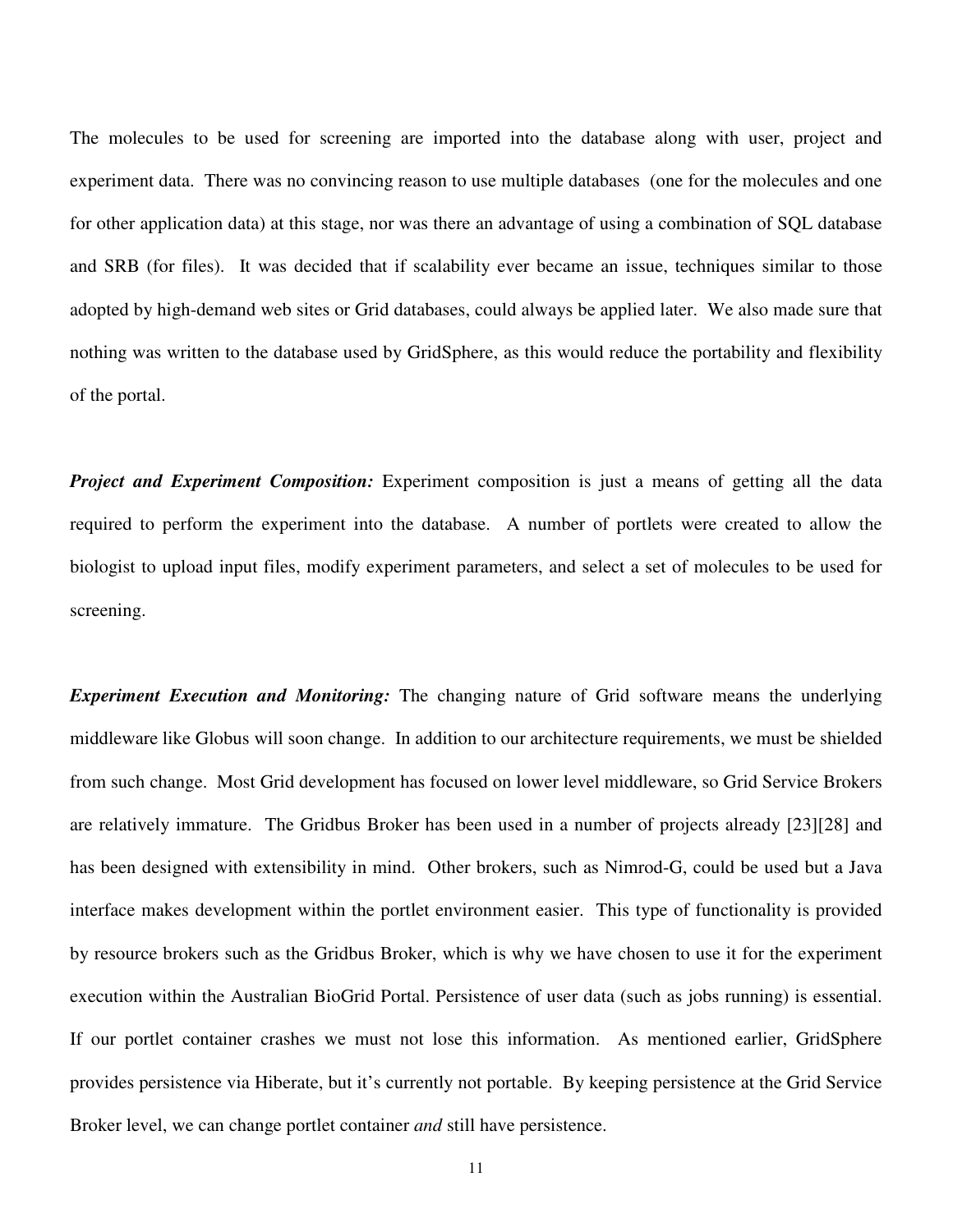When executing an experiment, we store executing threads of the experiment within the portlet container's Java Virtual Machine (JVM). That is, instances of the Gridbus Broker are stored in the memory of the web server. However, experiment management can be system resource intensive. To avoid this, the Gridbus Broker will be migrated to a web-service while keeping the existing interface. With such a system, we can have dedicated resources for experiment management and ensure that restarting or changing the portlet container doesn't destroy experiment execution.

Due to the separation of components, we could always simply plug in a different set of experiment execution portlets if we wanted.

**Efficient Data Management:** When docking is performed, it is common for multiple results to be generated for each molecule in a database. With general usage, the resource broker would send input files to Grid nodes and then retrieve results after execution. In our scenario however, we wanted to reduce unnecessary data communication as much as possible. The broker acting as a middle man between the database and the compute resources causes a problem. The broker needs to transfer files locally and then forward these onto the required recipient. If the broker is running on its own separate Grid resource, then the overhead of passing inputs and results via the broker creates a great overhead. This led to the creation of an agent which is sent to a resource the first time it is asked to do work. The agent then allows the resource to talk to the database directly for retrieving input and storing execution results. The job of the broker then becomes one of informing the agent of which inputs to retrieve and where to store the results.

**Result Visualisation and Analysis:** The AstexViewer applet is currently used to visualize the output. To visualize a result, the result stored in the database for a particular molecule needs to be extracted, the target protein also needs to be extracted, the result is superimposed onto the target and given to the Java applet for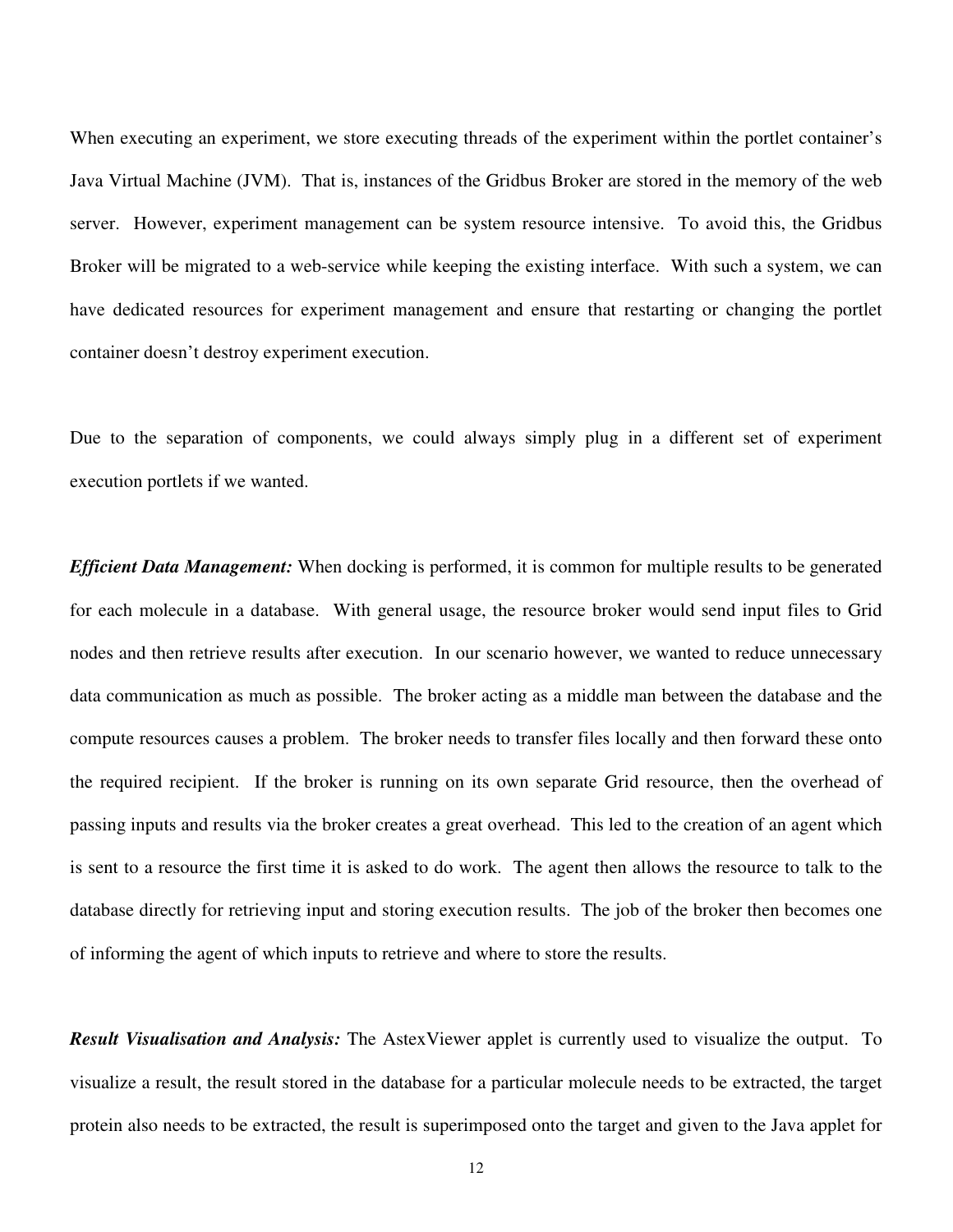visualization. It is intended for other visualization options to be available. Results can also be downloaded locally if required.

**Docking Software:** The DOCK molecular docking software from UCSF was installed on each of the compute nodes. Optionally the executables could be staged to a resource at the start of execution. Two reasons for avoiding this are: 1) the executables are potentially very large and may require configuration, 2) because of licensing issues it is assumed compute nodes have the software installed.

### 6. A DOCKING EXPERIMENT WALKTHROUGH

Here we will walk through the process taken by a typical biologist as they interact with the portal. We have set up the molecular docking environment, and have deployed it on different Grid resources distributed both nationally and internationally, shown in Table 2. In this experiment we have chosen to use the proteolytic enzyme 'thermolysin' as the target, and have screened it against a sample chemical database containing 100 molecules.

| <b>Component</b>                | <b>Resource</b>                  |
|---------------------------------|----------------------------------|
| Biologist's Desktop             | gieseking.cs.mu.oz.au            |
| Grid Service Broker & Portal    | manjra.cs.mu.oz.au               |
| Authentication (MyProxy server) | its-hpc-ibm1.its.tils.qut.edu.au |
| Database                        | bart.cs.mu.oz.au                 |
| Grid Resources (compute nodes)  | brecca-2.vpac.org,               |
|                                 | lc1.apac.edu.au,                 |
|                                 | c20.besc.ac.uk,                  |
|                                 | c21.besc.ac.uk,                  |
|                                 | belle.anu.edu.au,                |
|                                 | belle.physics.usyd.edu.au,       |
|                                 | belle.cs.mu.oz.au,               |
|                                 | manjra.cs.mu.oz.au               |

Table 2 : The Molecular Docking Grid Environment

### 6.1 Getting started

A biologist has just found a new target protein and wants to search an existing chemical database to find any

molecules that dock favourably with it. The biologist prepares the input files and accesses the portal.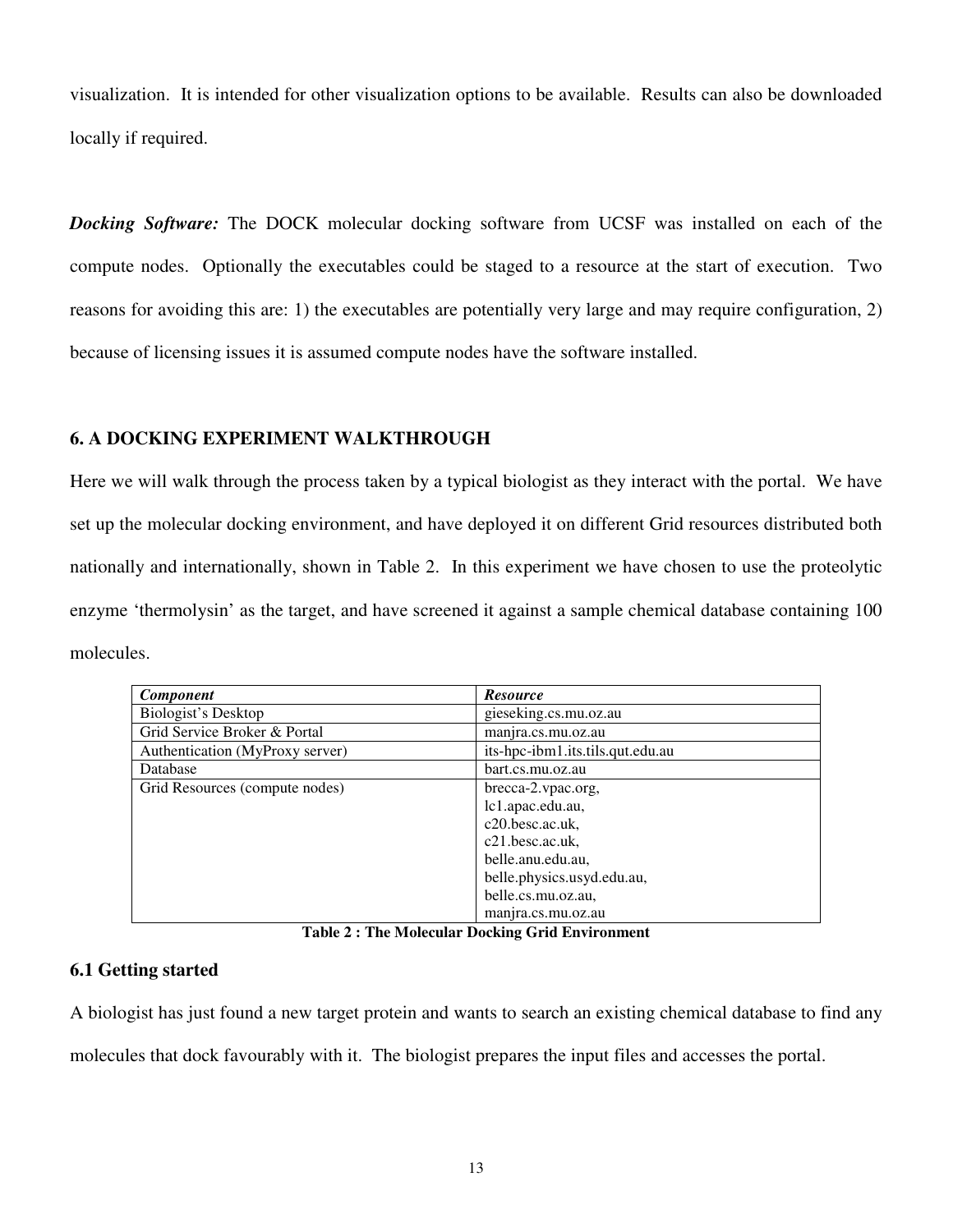**Logging in:** The biologist logs into the portal by supplying their username and password. The username will first be used to verify that the biologist is a registered user of the portal, and then both the username and password are used to download the biologist's Grid proxy from the MyProxy server. Once the proxy is obtained it is stored in the database for later retrieval. This achieves a single sign-on mechanism that also hides the usage of grid proxies from the biologist.

Creating a new project: Once logged in, the biologist is presented with a listing of their projects. Since the biologist will be conducting a new experiment, a new project is created by specifying the new project name. The biologist creates a new project called 'my experiment'. The new project is then selected as the current project.

|                          | → → → 3 3 4 http://gieseking.cs.mu.oz.au:9090/gridsphere/gridsphere?cid=login |                        | $\odot$ Go $\Box$<br>$\vert \cdot \vert$ | $   \times$                |  |  |  |  |
|--------------------------|-------------------------------------------------------------------------------|------------------------|------------------------------------------|----------------------------|--|--|--|--|
|                          | The Australian BioGrid Portal                                                 |                        |                                          | Logout<br>Welcome, hussein |  |  |  |  |
| <b>Projects</b>          | Gridbus Broker<br>Other Tools<br>Dock                                         |                        |                                          |                            |  |  |  |  |
| <b>Project Selection</b> |                                                                               |                        |                                          |                            |  |  |  |  |
| $\sqrt{2}$               | $\Box$<br><b>Project Creator</b>                                              |                        |                                          |                            |  |  |  |  |
|                          | New Project Name : my experiment<br>create                                    |                        |                                          |                            |  |  |  |  |
| $\sqrt{2}$               |                                                                               | <b>Project Info</b>    |                                          | $\Box$                     |  |  |  |  |
|                          |                                                                               | No Project Selected    |                                          |                            |  |  |  |  |
| $\sqrt{2}$               |                                                                               | <b>Project Browser</b> |                                          | $\Box$ $\Box$              |  |  |  |  |
| ID                       | NAME                                                                          | CREATED (DATE)         | ACTION                                   |                            |  |  |  |  |
| l30                      | thermolysin                                                                   | $\qquad \qquad -$      | select                                   |                            |  |  |  |  |
| 21                       | target 1                                                                      | $\qquad \qquad -$      | select                                   |                            |  |  |  |  |

#### Figure 3 : Creating a new project.

### 6.2 Experiment composition

Now the biologist needs to set up the docking experiment. The biologist selects the 'Dock' tab to move onto the experiment composition. This area is specific to molecular docking.

**Chemical database:** The biologist is allowed to select from a set of available databases. These could be public databases accessible to all biologists, or potentially they could have been uploaded by the biologist for private use, or even shared from another user. The biologist selects a database, linking it to the current project.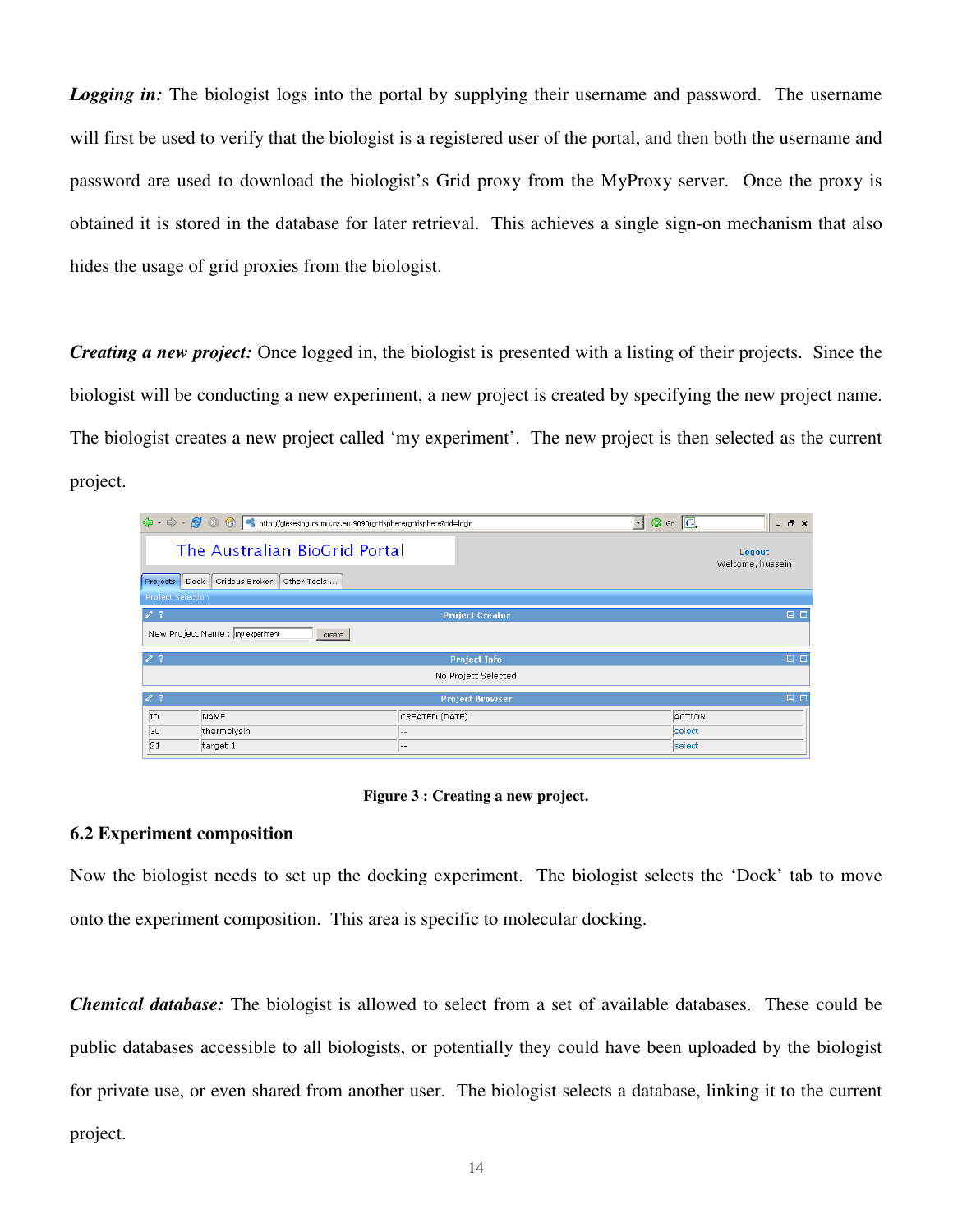Input files: There is a set of docking input files that need to be uploaded. Each are described for the biologist. When uploaded, each of these input files is stored in the database and linked to the current project.

|                                                             | 4 + $\leftrightarrow$ + 8 8 1 ttp://gieseking.cs.mu.oz.au:9090/gridsphere/gridsphere?cid=598JavaScript=enabled |             |    | $G_0$ $G$<br>$\circ$<br>$\vert \cdot \vert$ |                     | - 8 x  |               |
|-------------------------------------------------------------|----------------------------------------------------------------------------------------------------------------|-------------|----|---------------------------------------------|---------------------|--------|---------------|
| The Australian BioGrid Portal<br>Logout<br>Welcome, hussein |                                                                                                                |             |    |                                             |                     |        |               |
| <b>Dock</b><br>Projects                                     | Gridbus Broker<br>Other Tools                                                                                  |             |    |                                             |                     |        |               |
|                                                             | Project Database Project Inputs Grid.in Dock.in Results                                                        |             |    |                                             |                     |        |               |
| $\sqrt{2}$                                                  | ProjectInputUpload                                                                                             | $\Box$<br>п |    |                                             | ProjectInputBrowser |        | $\Box$ $\Box$ |
|                                                             | Upload the files specified below specific to your experiment                                                   |             | ID | Name                                        | Size (bytes) ACTION |        |               |
|                                                             | Browse<br>upload                                                                                               |             |    | 25 target.sph                               | 3075                | remove |               |
| <b>Filename</b>                                             | <b>Description</b>                                                                                             |             |    | 26 target.box                               | 785                 | remove |               |
| chem.defn                                                   | File containing chemical labels and definitions.                                                               |             |    | 27 vdw.defn                                 | 5407                | remove |               |
| chem score.tbl                                              | File containing chemical interaction table for use when chemical score is set.                                 |             |    | 28 flex.defn                                | 6280                | remove |               |
| flex.defn                                                   | File containing flexible bond labels and definitions for use when flexible_ligand is set.                      |             |    | 29 flex drive.tbl                           | 782                 | remove |               |
| flex drive.tbl                                              | File containing torsion parameters for a torsion drive search.                                                 |             |    | 30 chem.defn                                | 828                 | remove |               |
| vdw.defn                                                    | File containing VDW labels and parameters.                                                                     |             |    | 31 chem_score.tbl 115                       |                     | remove |               |
| target.box                                                  | Box definition file.                                                                                           |             |    | 24 target.mol2                              | 605904              | remove |               |
| target.mol2                                                 | File containing target atom coordinates.                                                                       |             |    |                                             |                     |        |               |
| target.sph                                                  | File containing target site points.                                                                            |             |    |                                             |                     |        |               |

Figure 4 : Uploading input files.

Grid.in and Dock.in parameter files: Another set of input files to be uploaded by the biologist are the grid.in and dock.in files. These files contain a large number of parameters used for controlling the way each molecule is docked. Once uploaded, the biologist is given the ability to modify any of these parameters within the portal interface. As with the other input files, these files are stored in the database and are linked to the current project.

#### 6.3 Executing the experiment on the Grid

Once the experiment has been set up, all details have been stored in the database. The biologist is now ready to run the experiment on the Grid.

Setting quality of service requirements: If the results of the experiment need to be made available as soon as possible, the biologist can enforce a strict deadline (the experiment must be complete within the next 2 hours), while allowing for a relaxed budget (spend as much money as necessary).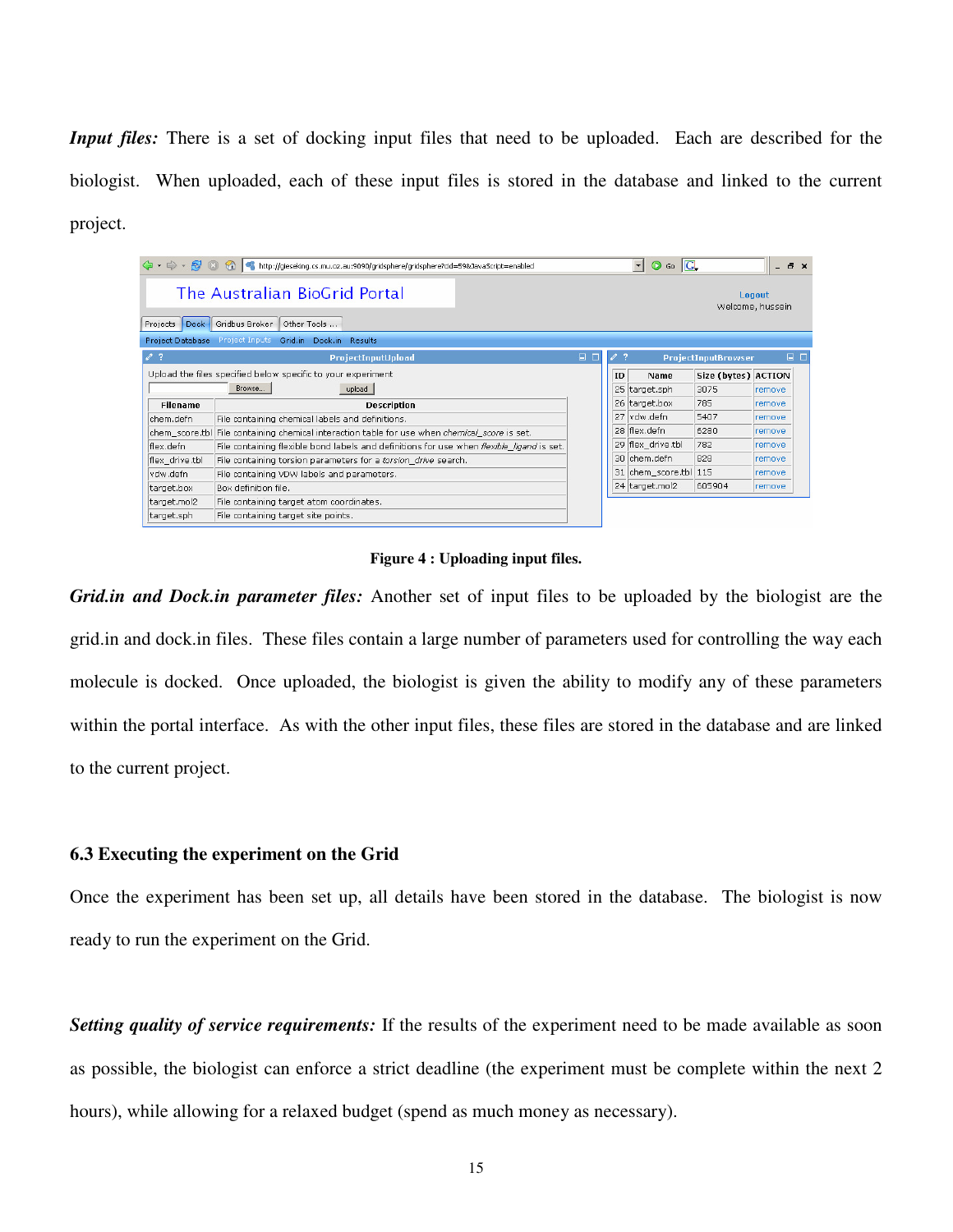|                                                                                          |               | $\circ$ Go $\Box$<br>▼ | $ B$ $\times$              |
|------------------------------------------------------------------------------------------|---------------|------------------------|----------------------------|
| The Australian BioGrid Portal                                                            |               |                        | Logout<br>Welcome, hussein |
| Gridbus Broker<br>Projects<br>Other Tools<br>Dock                                        |               |                        |                            |
| Grid Resources Quality of Service Run Execution Monitor                                  |               |                        |                            |
| $\sqrt{2}$                                                                               | <b>GBBJob</b> |                        | $\Box$ $\Box$              |
| Scheduling algorithm   Cost optimization<br>$\overline{ }$<br>Set Algorithm              |               |                        |                            |
| 10000<br><b>Budget</b><br>Set Budget                                                     |               |                        |                            |
| Deadline                                                                                 |               |                        |                            |
| Date/Time   10   -   Jun   -   2005   -  <br>$20 \text{ J} : 30 \text{ J} : 0 \text{ J}$ |               |                        |                            |
| Set Deadline                                                                             |               |                        |                            |
| Set QoS parameters                                                                       |               |                        |                            |

Figure 5 : Setting QoS attributes

Running the experiment: The biologist now selects 'run' to start running the experiment.

Monitoring execution: Once the experiment execution has begun, the biologist will want to see that the experiment gets started successfully.

| $\langle \mathbf{a} \cdot \mathbf{c} \rangle \cdot \mathbf{B} \quad \text{(3)}$                     |                                      |                                                |                                                         |                                      |                            |                               | http://gieseking.cs.mu.oz.au:9090/gridsphere/gridsphere?cid=121&gs_action=&jid=j1&action=view |        |                                                                | $\blacktriangledown$ $\odot$ $\odot$ $\Box$                                     |                            | $   \times$ |
|-----------------------------------------------------------------------------------------------------|--------------------------------------|------------------------------------------------|---------------------------------------------------------|--------------------------------------|----------------------------|-------------------------------|-----------------------------------------------------------------------------------------------|--------|----------------------------------------------------------------|---------------------------------------------------------------------------------|----------------------------|-------------|
|                                                                                                     |                                      |                                                |                                                         | The Australian BioGrid Portal        |                            |                               |                                                                                               |        |                                                                |                                                                                 | Logout<br>Welcome, hussein |             |
| Gridbus Broker   Other Tools<br>Projects<br>Dock                                                    |                                      |                                                |                                                         |                                      |                            |                               |                                                                                               |        |                                                                |                                                                                 |                            |             |
|                                                                                                     | Grid Resources Run Execution Monitor |                                                |                                                         |                                      |                            |                               |                                                                                               |        |                                                                |                                                                                 |                            |             |
| $\sqrt{2}$                                                                                          |                                      |                                                |                                                         | <b>GBBMonitor</b>                    |                            |                               |                                                                                               | $\Box$ | $\mathcal{L}$ ?                                                | <b>GBBJob</b>                                                                   |                            | $\Box$      |
| <b>Broker Status</b><br><b>Start Time</b><br>Time remaining<br>Budget spent (G\$)<br>Jobs completed | running                              | 23:52:18.157                                   | Fri Jun 10 20:15:39 EST 2005<br>33.0 of 10000.0 (0.33%) | 19 of 100 $(19.0\%)$                 |                            |                               |                                                                                               |        | Job ID<br>Status<br>Submitted to Server<br>Submitted date/time | 11<br>done<br>c20.besc.ac.uk<br>10/06/2005 08:11:52                             |                            |             |
| job : j1<br>R<br>job : j9<br>D.                                                                     | job : j2<br>R.                       | job: j3<br>$\mathbf{D}$<br>job: j10   job: j11 | job : j4<br>$\mathsf{D}$<br>$\vert$ job: j12            | job: j5<br>$\mathsf{D}$<br>job : j13 | job : j6<br>R<br>job : j14 | job : j7<br>$\mathbf{D}$<br>D | job: j8<br>$\mathsf{D}$<br>job : j15   job : j16                                              |        | Completed date/time<br>Time taken<br>Job handle                | 10/06/2005 08:13:33<br>100891<br>https://c20.besc.ac.uk:40026/18959/1118398066/ |                            |             |
| job : j17<br>D.<br>job : j25                                                                        | D                                    | job : j18   job : j19<br>job : j26   job : j27 | $\vert$ job: j20<br>D.<br>$\vert$ job: j28              | job: j21<br>D<br>job: j29            | job : j22<br>job: j30      | D                             | job: j23   job: j24<br>Ð<br>job: j31   job: j32                                               |        |                                                                |                                                                                 |                            |             |
| R<br>job : j33<br>R                                                                                 | R                                    | $\mathbb{D}$<br>R                              | R.<br>job: j34   job: j35   job: j36<br>R.              | D<br>R.                              | D<br>R.                    | R<br>R                        | R<br>  job : j37   job : j38   job : j39   job : j40<br>R                                     |        |                                                                |                                                                                 |                            |             |

Figure 6 : Monitoring execution.

The biologist is able to view the status of all the jobs in this experiment. The execution resources may need to be prepared before jobs can be run (ie. staging over any common files). Once prepared, jobs will be scheduled and executed on the resources until all jobs are complete (or the QoS parameters have been violated). The biologist can also find out further details about each job or resources, such as the time each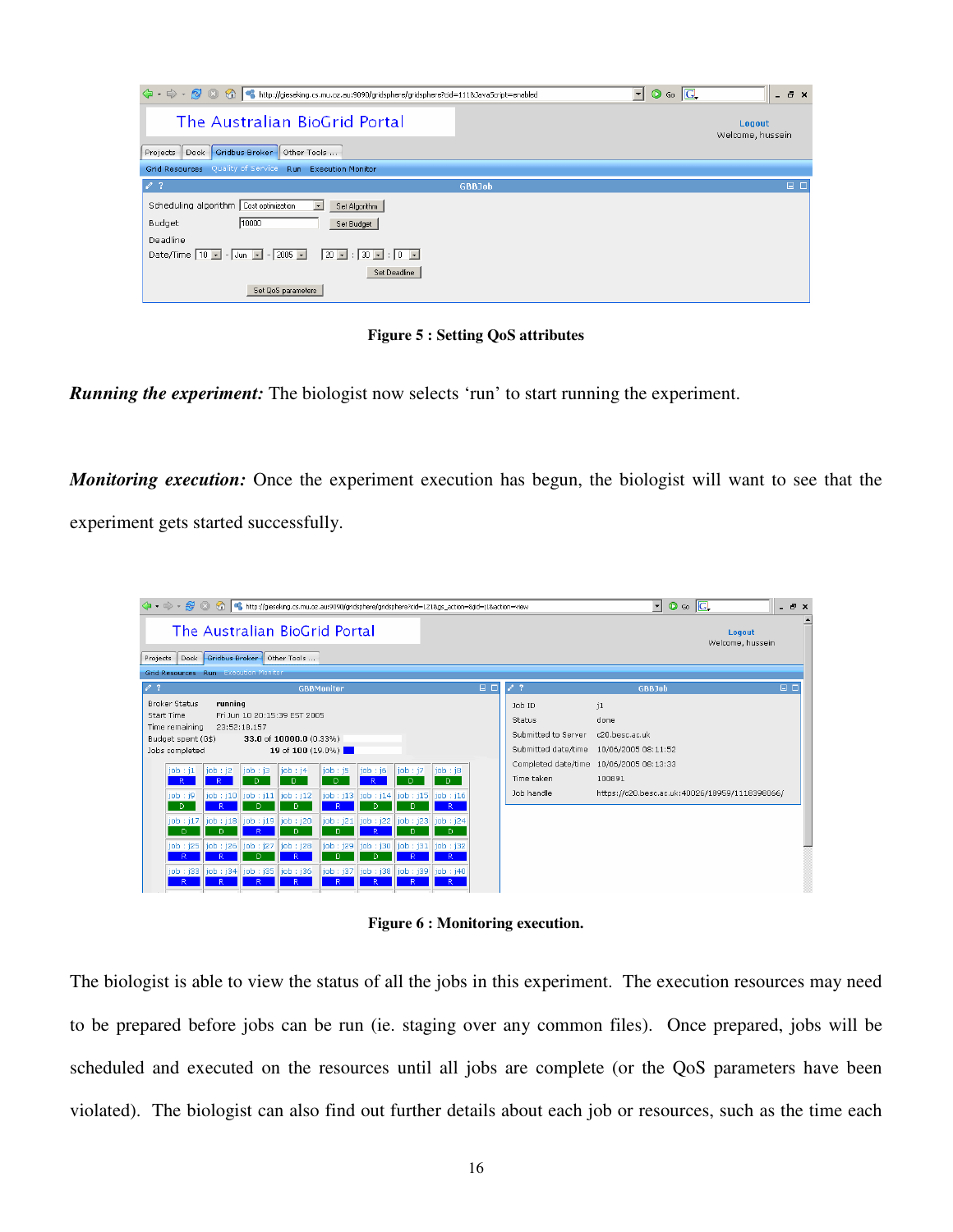job started, what time it finished, which resource it executed on, the average time each resource is taking to execute a job and so on. Once the experiment is running, the biologist can log out of the portal and continue on with other work.

### 6.4 Results and Visualisation

**Recalling experiment:** The biologist can log back into the portal to view the results. The biologist logs in the same way as before, but instead of creating a new project they select 'my experiment'. The biologist can then view the results.

Results Visualisation: The biologist views a listing of the molecules in the database selected for the experiment and any available output files. By selecting the view option, visualization software is invoked which displays the molecule docked onto the target protein.

|                                                                     |                                                         | $\langle \frac{1}{2} \cdot \cdot \cdot \rangle \cdot \bigotimes \bigcirc \bigcirc \bigcirc \bigcirc \bigcirc \bigcirc \bigcirc \mathsf{fctp} \cdot \mathsf{Itgeseking}.\mathsf{cs.mu.oz.au:9090/gridsphere/gridsphere?cid=948\text{Jav-}script=enabled$ |                      | $\vert \cdot \vert$<br>$\circ$ 60 $\boxed{\text{C}}$ | B X                                   |
|---------------------------------------------------------------------|---------------------------------------------------------|---------------------------------------------------------------------------------------------------------------------------------------------------------------------------------------------------------------------------------------------------------|----------------------|------------------------------------------------------|---------------------------------------|
|                                                                     | The Australian BioGrid Portal                           |                                                                                                                                                                                                                                                         |                      |                                                      | Logout<br>Welcome, Hussein<br>Gibbins |
| Projects Dock                                                       | Gridbus Broker<br>Other Tools                           |                                                                                                                                                                                                                                                         |                      |                                                      |                                       |
|                                                                     | Project Database Project Inputs Grid.in Dock.in Results |                                                                                                                                                                                                                                                         |                      |                                                      |                                       |
| $\sqrt{2}$                                                          | ProjectResultBrowser                                    |                                                                                                                                                                                                                                                         | $\Box$<br>$\sqrt{2}$ | <b>AstexViewerResult</b>                             | $\Box$ $\Box$                         |
| page 1 of 1 < prev next ><br>page<br>$\mathbf{1}$<br>$\overline{r}$ | 90 <sub>o</sub><br># # # #<br>Name:                     | score: -31.49                                                                                                                                                                                                                                           |                      |                                                      |                                       |
| dock.out                                                            |                                                         | download                                                                                                                                                                                                                                                |                      |                                                      |                                       |
| ligand_nrg.mol2                                                     |                                                         | download   view                                                                                                                                                                                                                                         |                      |                                                      |                                       |
|                                                                     |                                                         |                                                                                                                                                                                                                                                         |                      |                                                      |                                       |
| $2 \#$                                                              | オオオオ<br>Name:                                           | score: - 29.99                                                                                                                                                                                                                                          |                      |                                                      |                                       |
| dock.out                                                            |                                                         | download                                                                                                                                                                                                                                                |                      |                                                      |                                       |
| ligand_nrg.mol2                                                     |                                                         | download   view                                                                                                                                                                                                                                         |                      |                                                      |                                       |
|                                                                     |                                                         |                                                                                                                                                                                                                                                         |                      |                                                      |                                       |
| $3 \#$                                                              | Name:<br>まままま                                           | score: -18.56                                                                                                                                                                                                                                           |                      |                                                      |                                       |
| dock.out                                                            |                                                         | download                                                                                                                                                                                                                                                |                      |                                                      |                                       |
| ligand nrg.mol2                                                     |                                                         | download   view                                                                                                                                                                                                                                         |                      |                                                      |                                       |
|                                                                     |                                                         |                                                                                                                                                                                                                                                         |                      |                                                      | $\triangle$ astex                     |
| $\begin{vmatrix} 4 & \end{vmatrix}$                                 | まままま<br>Name:                                           | score: -36.67                                                                                                                                                                                                                                           |                      |                                                      |                                       |

Figure 7 : Visualisation of results.

Experiment Statistics: The statistics for the experiment execution are shown below in Table 3. Since the fork-based execution service provided by Globus on grid nodes was used, only the head nodes of the clusters were utilized.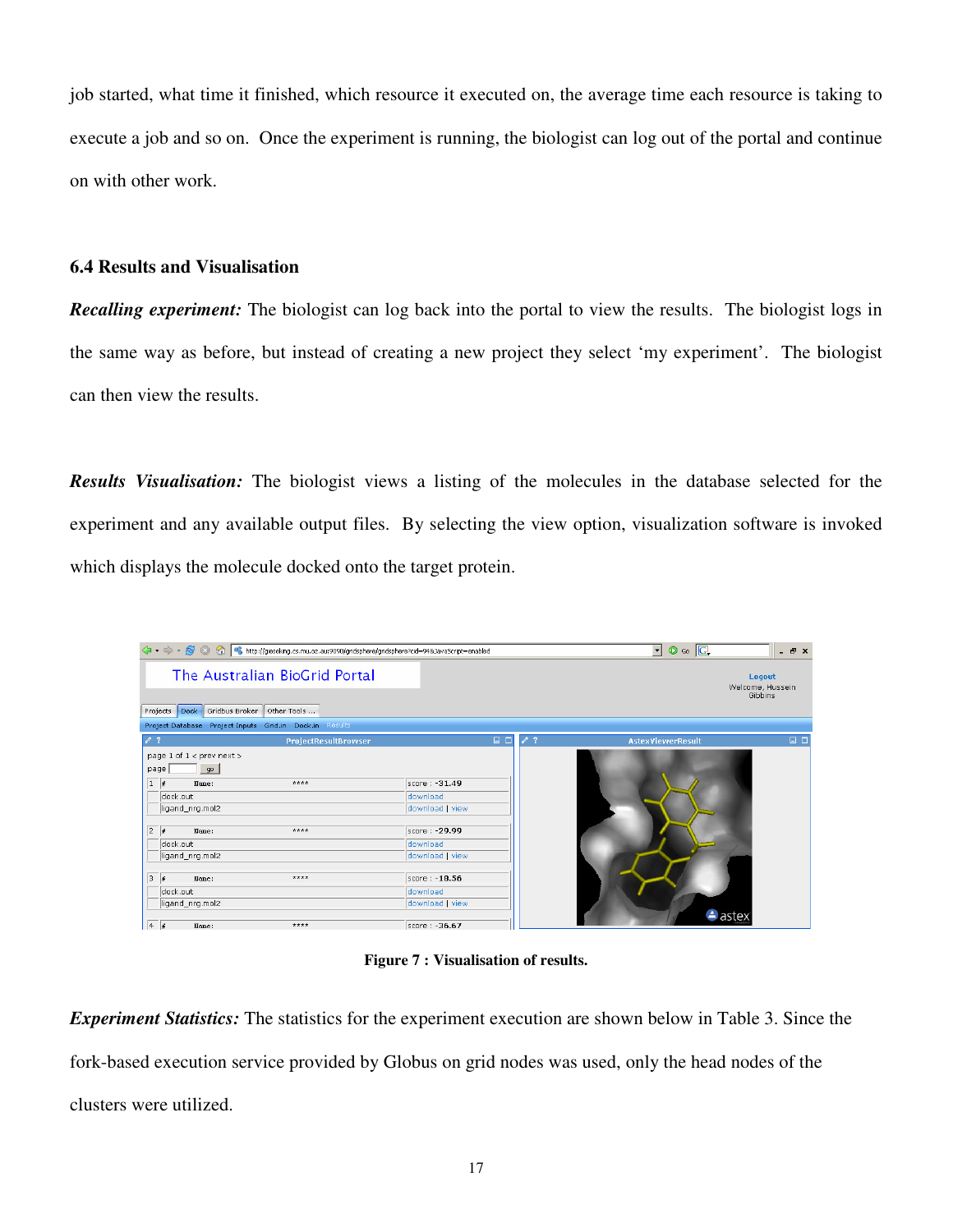## Experiment start time: June 9, 2005 10:47:44 AM Experiment end time: June 9, 2005 11:16:48 AM Total time taken: 29 minutes, 4 seconds. Average job computation time: 70.5 seconds

| <b>Site</b>                  | <b>Hostname</b>    | Configuration                                  | <b>Docked</b> |
|------------------------------|--------------------|------------------------------------------------|---------------|
| APAC, Canberra               | lc1.apac.edu.au    | 154 node, 156 CPU 2.8GHz Dell P4 Linux cluster |               |
| VPAC, Melbourne              | brecca-2.vpac.org  | 94 node, 194 CPU Xeon 2.8GHz Linux cluster     |               |
| GRIDS Lab Uni Melb.          | belle.cs.mu.oz.au  | SMP with 4 Intel Xeon CPUs                     |               |
| GRIDS Lab Uni Melb.          | manjra.cs.mu.oz.au | 13 node, x86 Linux cluster                     |               |
| Belfast e-Science Centre, UK | $c20.$ besc.ac.uk  | 48 node, Intel x86 based IBM SP2 cluster       |               |
| Belfast e-Science Centre, UK | $c21.$ besc.ac.uk  | 48 node, Intel x86 based IBM SP2 cluster       | 65            |

Table 3 : Experiment statistics showing the number of molecules docked on each resource.

### 7. CONCLUSIONS AND FUTURE WORK

Currently The Australian BioGrid Portal allows biologists to conduct molecular docking experiments in a simple e-Research environment. We have successfully met a number of the requirements set out for this project, and we will be refining our solution based on feedback from real biologists.

While the complexity of building rich e-Research environments, from the hardware up to the end userinterface is high, the immense benefits to research communities are clear. By reducing costs, reducing time, promoting collaboration, and increasing the scope of the research, there is bound to be a great advance in the research carried out by various research communities. We have made progress towards achieving this vision with The Australian BioGrid Portal, however we plan to continue improving upon our work in collaboration with the molecular docking research community within Australia. We intend on having a test group of biologist trial the system and feed us with new requirements for the system. Once the system is running at a satisfactory level we will make it live to other biologists in the community.

Initially we intend on improving the integration with Virtual Organisation services to allow for user access control and resource discovery. We will also work towards including accounting services via the GridBank Grid banking service. A number of other features such as tracking of experiment history and complete data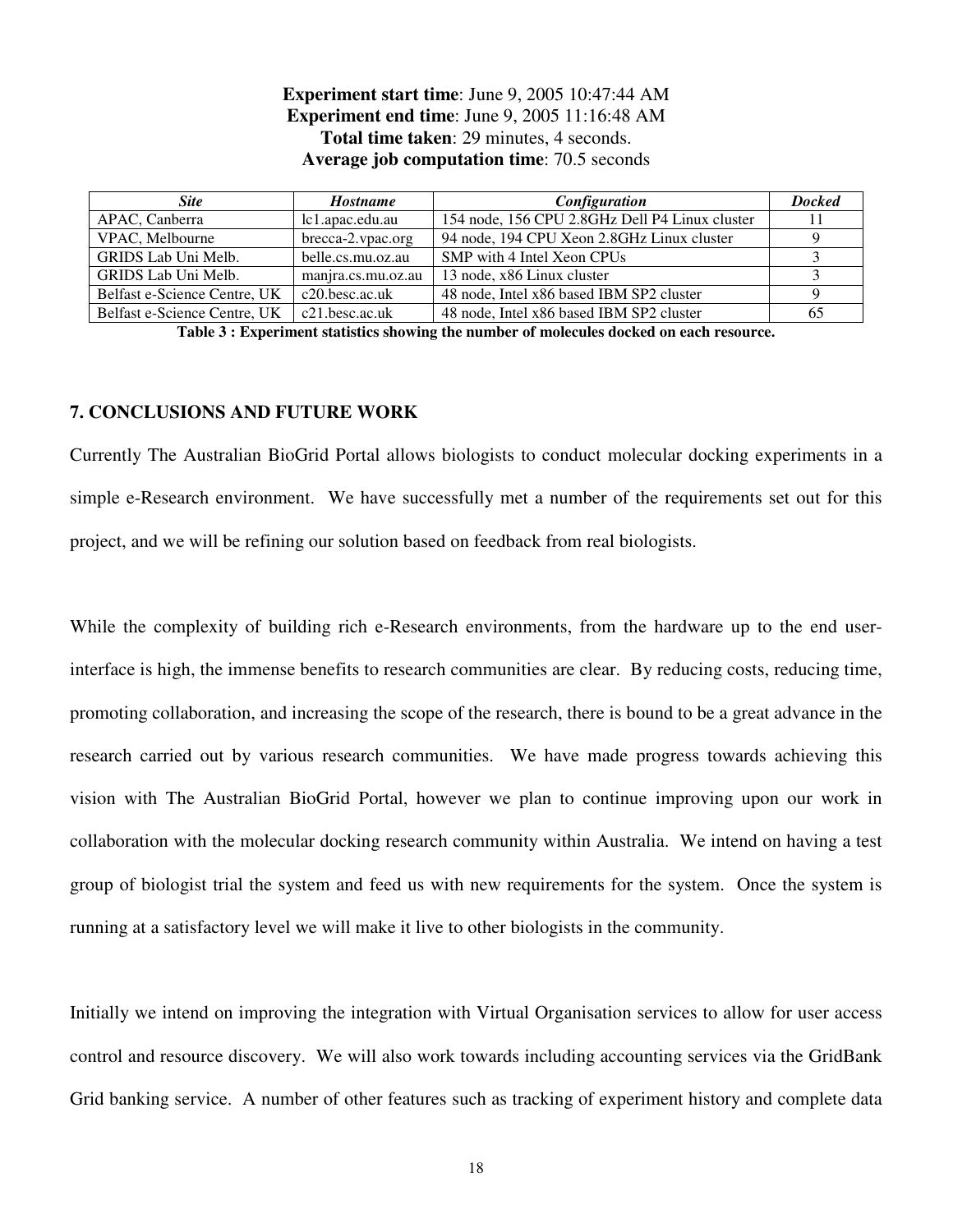security are still to be incorporated into the system. Grid security is continually being added to supporting technologies, so software like GSI enabled MySQL [20] may be incorporated in future.

#### ACKNOWLEDGEMENTS

We would like to thank those involved with the User Interface & Visualization Infrastructure Support

Project of the APAC Grid. We would also like to thank Ashley Wright of QUT for providing us with access

to a MyProxy server, all of those who provided access to compute nodes used in our test bed for running

docking experiments, and Srikumar Venugopal his valuable comments.

#### **REFERENCES**

- [1] I. Foster and C. Kesselman, The Grid: Blueprint for a Future Computing Infrastructure. Morgan Kaufmann Publishers, 1999.
- [2] T. Hey and A. E. Trefethen, The UK e-Science Core Programme and the Grid, Journal of Future Generation Computer Systems (FGCS), vol. 18, no. 8, pp. 1017-1031, 2002.
- [3] J Novotny, S Tuecke, V Welch, An Online Credential Repository for the Grid: MyProxy, Proceedings of the 2001 International Symposium on High Performance Distributed Computing (HPDC 2001), IEEE CS Press, Los Alamitos, California, USA, 2001.
- [4] I. Foster and C. Kesselman, The Globus Project: A Status Report, Proceedings of IPPS/SPDP'98 Heterogeneous Computing Workshop, 1998, pp. 4-18.
- [5] S. Venugopal, R. Buyya, and Lyle Winton, A Grid Service Broker for Scheduling Distributed Data-Oriented Applications on Global Grids, Proceedings of the 2nd International Workshop on Middleware for Grid Computing (Co-located with Middleware 2004, Toronto, Ontario - Canada, October 18, 2004), ACM Press, 2004, USA.
- [6] C. Baru, R. Moore, A. Rajasekar, and M. Wan, The SDSC Storage Resource Broker, in Proceedings of CASCON'98, Toronto, Canada, Nov 1998.
- [7] J. Yu, S. Venugopal, and R. Buyya, A Market-Oriented Grid Directory Service for Publication and Discovery of Grid Service Providers and their Services, Journal of Supercomputing, Kluwer Academic Publishers, USA, 2005
- [8] APAC Grid Program, http://www.apac.edu.au/programs/GRID/, accessed June 2005.
- [9] Enabling Grids for E-SciencE (EGEE), http://public.eu-egee.org/, accessed June 2005.
- [10] The UK National Grid Service (NGS), http://www.ngs.ac.uk/, accessed June 2005.
- [11] R. Buyya, K. Branson, J. Giddy, and D. Abramson, The Virtual Laboratory: Enabling Molecular Modeling for Drug Design on the World Wide Grid, The Journal of Concurrency and Computation: Practice and Experience (CCPE), Volume 15, Issue 1, Pages: 1-25, Wiley Press, USA, January 2003.
- [12] I. Foster, C. Kesselman, and S. Tuecke, The anatomy of the grid: Enabling scalable virtual organizations, International Journal of High Performance Computing Applications, vol. 15, no. 3, pp. 200-222, 2001.
- [13] A. Barmouta and R. Buyya, GridBank: A Grid Accounting Services Architecture (GASA) for Distributed Systems Sharing and Integration, Workshop on Internet Computing and E-Commerce, Proceedings of the 17th Annual International Parallel and Distributed Processing Symposium (IPDPS 2003), IEEE Computer Society Press, USA, April 22-26, 2003, Nice, France.
- [14] J. Novotny, M. Russell, O. Wehrens, GridSphere: a portal framework for building collaborations, Journal of Concurrency and Computation: Practice and Experience, Volume 16, Issue 5, Pages 503 - 513, 2004.
- [15] AstexViewer, http://www.astex-technology.com/AstexViewer/, accessed June 2005.
- [16] Ewing A (ed.). DOCK Version 4.0 Reference Manual. University of California at San Francisco (UCSF), U.S.A., 1998. http://www.cmpharm.ucsf.edu/kuntz/dock.html.
- [17] Kuntz I, Blaney J, Oatley S, Langridge R. Ferrin T. A geometric approach to macromolecule-ligand interactions. Journal of Molecular Biology 1982; 161:269–288.
- [18] V. Welch, I. Foster, C. Kesselman, O. Mulmo, L. Pearlman, S. Tuecke, J. Gawor, S. Meder, F. Siebenlist. X.509 Proxy Certificates for Dynamic Delegation. 3rd Annual PKI R&D Workshop, 2004.
- [19] MySQL, http://www.mysql.com/, accessed June 2005.